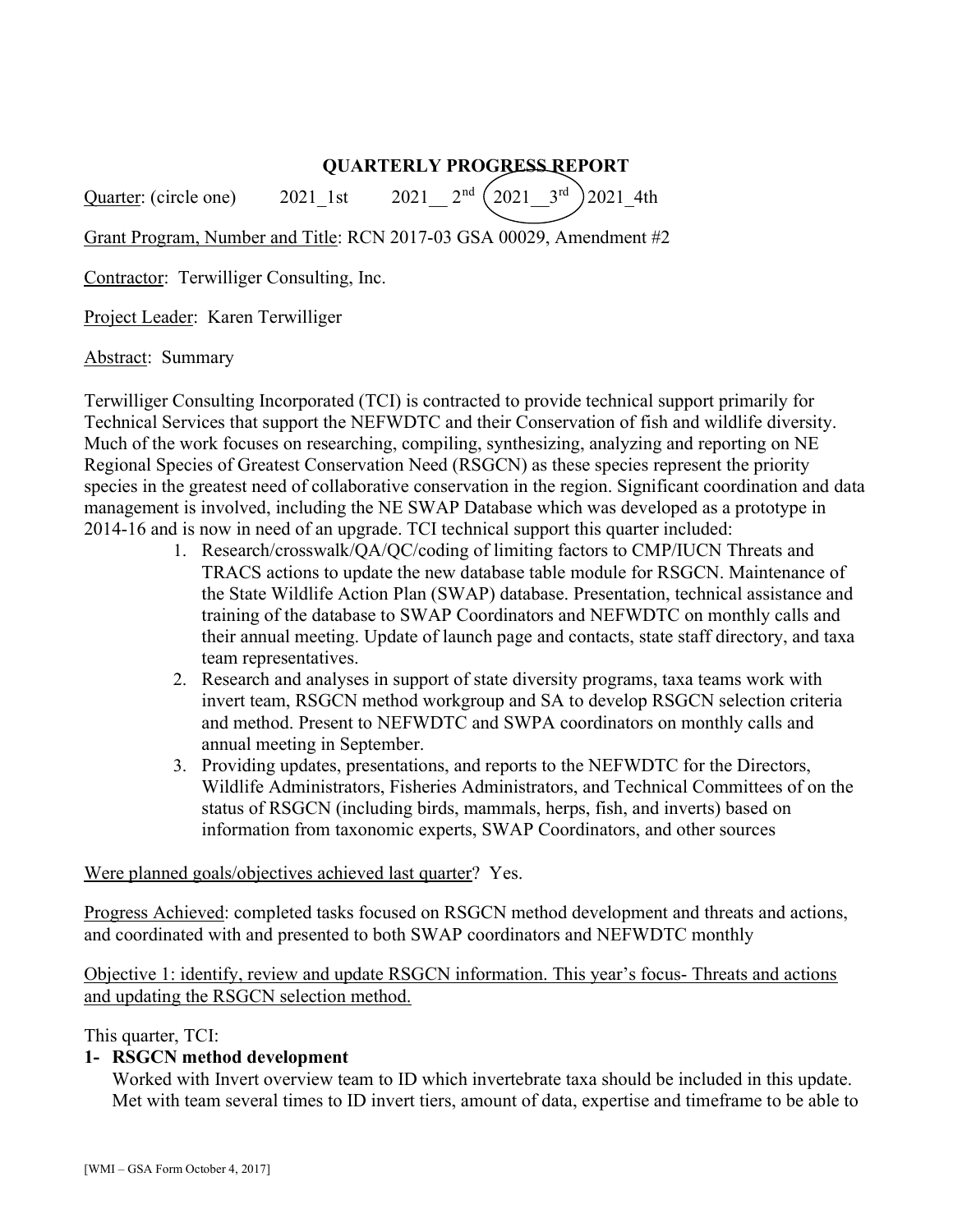address each taxon. SA assisted by preparing a report of numbers and taxa remaining to be addressed. Developed and sent a survey to NEFWDTC members to get consensus on top RSGCN method issues. Survey results were compiled and presented to both SWAP coordinators and NEFWDTC members on their monthly calls. Method, selection criteria and filters for prescreening were finalized and data sources were researched to begin compiling data on an updated RSGCN list.

### 2- Threats and Actions for RSGCN

Survey results were compiled and analyses has begun. The Survey was developed and prepopulated with the top 3 threats and actions from the NE SWAP database and results from the taxa team limiting factor data for most RSGCN (croswalked results from items 2 and 3 below). The survey included threats levels/characteristics and action prioritization questions.

- 1. Began analysis of crosswalked limiting factor RSGCN data to CMP 2.0 threat and actions (consistent with the lexicon and synthesis) from taxa teams and NE SWAP database. Updated and finalized database RSGCN module with completed data entry: The Northeast State Wildlife Action Plan Database (Database) was updated to capture priority (most frequently cited) threat and actions that address the limiting factors identified by the taxa teams (including aspects of food, reproduction, mortality, and habitat). Assessment and monitoring needs and data gaps were also captured, to inform NEFWDTC and RCN priorities and projects. Data from expert taxa teams were entered, crosswalked and compared to the NE SWAP database QA/QCd.
- 2. Completed coding and crosswalking of limiting factors to CMP 2.0 threats and actions from the taxa teams and NE SWAP Database. Documentation and consistent coding with the lexicon of taxonomic team reports including threats and conservation actions. These were compiled, coded and condensed down to the top threats for each RSGCN. Analyzed survey results, confirmed threat and actions and began analyses.

3- Research, compilation and analyses for threat and action characteristics and levels was conducted. This allowed for consistent coding and data entry to prepare for an efficient Taxa team review: TCI continued to QA/QC literature, survey data, and database to code limiting factors to CMP threat categories (including CMP, IUCN, SWAP database, State and Federal Listing documents, taxonomic literature, etc.). TCI

- Attended NEFWDTC, SWAP Coordinators, and RSGCN Selection Methodology Committee Meetings
- Compiled and analyzed Taxa Team reviews of Draft Regional Threats and Regional Conservation Actions for RSGCN
- Created new Regional Threats and Conservation Actions for RSGCN dataset
- Begin Drafting Regional Threats and Conservation Actions for RSGCN report
- Prepared and gave presentation for NEWDTC on draft Threats and Conservation Actions

4-: NEFWDTC Technical Services Coordination and outreach: This quarter we coordinated with NEFWDTC and SWAP coordinators on their July, August, and September webinars/conference calls to provide project updates and solicit final comments and edits. We also provided updates and reports on NEFWDTC and SWAP Coordinator monthly coordination meetings and followed up with other presenters to provide information requested of the NEFWDTC.

We worked with state fish and wildlife biologists and SWAP coordinators to improve the classification and description of habitat requirements and threats for RSGCN. We continue to respond to inquiries and data requests from state members and their partners. We provided preliminary results and priorities from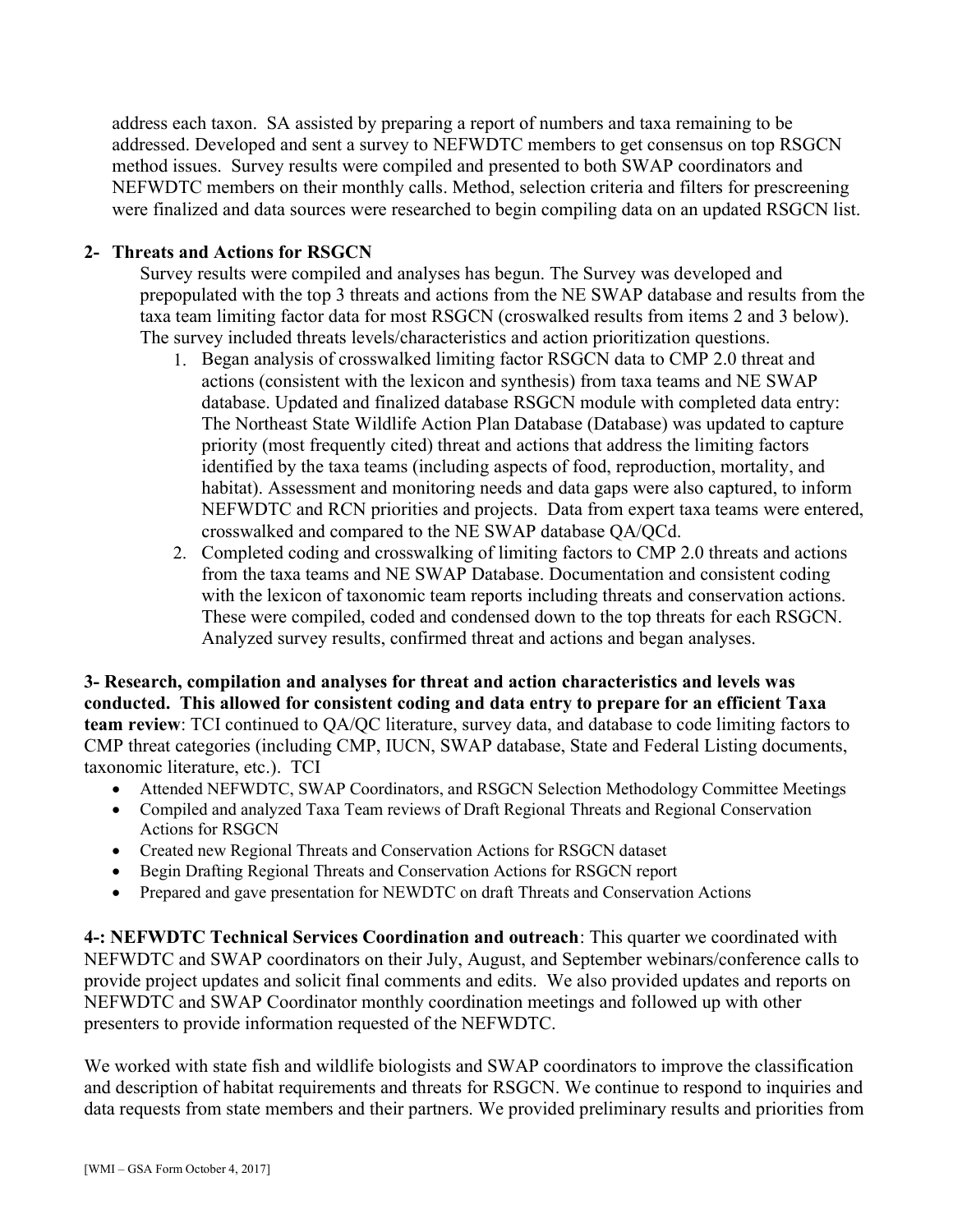the RSGCN limiting factor/threats and actions work in 2021 to inform NEFWDTC and SWAP RCN, C SWG, and other work.

We coordinated with the NEAFWA Habitat Committee and NECASC monthly to include them on several NEFWDTC and SWAP webinars to get updates on their programs that provided new information and issues regarding invasive species, energy development, habitat and forestry management issues. We arranged for their participation in the NEFWDTC monthly calls and relevant topics.

## Objective 2: provide on-going technical support, and evaluation of use of regional Wildlife Action Plan database;

This quarter, we finalized coding and crosswalking limiting factors to threats and actions and are preparing the data to populate the new RSGCN module in the updated NE SWAP database. Data entry and coding of all the limiting factors required significant time but was completed and QA/QC to complete the module and begin linking it to threats and actions. Presentations and technical services on this new module continued to key users.

We provided a status update and recommendations for database future needs to NE WAP coordinators and NEFWDTC on their monthly calls and at the annual September meetings. The NEAFWA website continues to track users regarding the regional SWAP database in addressing other program priorities and actions. This quarter, the total rose to 157, with additional state agency, Us Forest Service, Academic universities, NGOs, and USFWS users downloading the database for use in their programs. We continued to monitor the use of the database from the NEAFWA website. Some users indicate that they are using it for grant (CSWG, RCN, etc.) applications and proposals in order to include the SGSN, key threats and actions from the NE SWAPs. We briefed several new partners on the database, and it was sent to additional state and federal partners associated with the CASC network.

Data requests, queries and reports of information on Regional Species of Greatest Conservation Need are provided upon request and have been updated and a new tab added. Species menus have been improved to allow more flexibility in searching the database for particular species. The launch page of the database was updated to provide additional access to the database from the Northeastern Association of Fish and Wildlife Agencies' website. States were asked to link it to their SWAP sites as well. Contact information and website links were also updated on the launch page.

Difficulties Encountered in Meeting Goals and Objectives: The NE SWAP Database has outgrown its capacity and structure and would benefit greatly from an upgrade to a web-based platform.

Expected End Date: February 29, 2023

Costs: federal expense to date: \$0 FY-20-21- year 4: \$17,610 + 17,587.5 + \$25,498= \$60,695.50

Total 2021 YEAR to date expenses (include this quarter): yr 4 qtr  $1+2 = $28,837.05 + 28,252.50$  $+61,651 = 118,740$ 

Total Approved Budgeted Funds yr 4: \$80,000